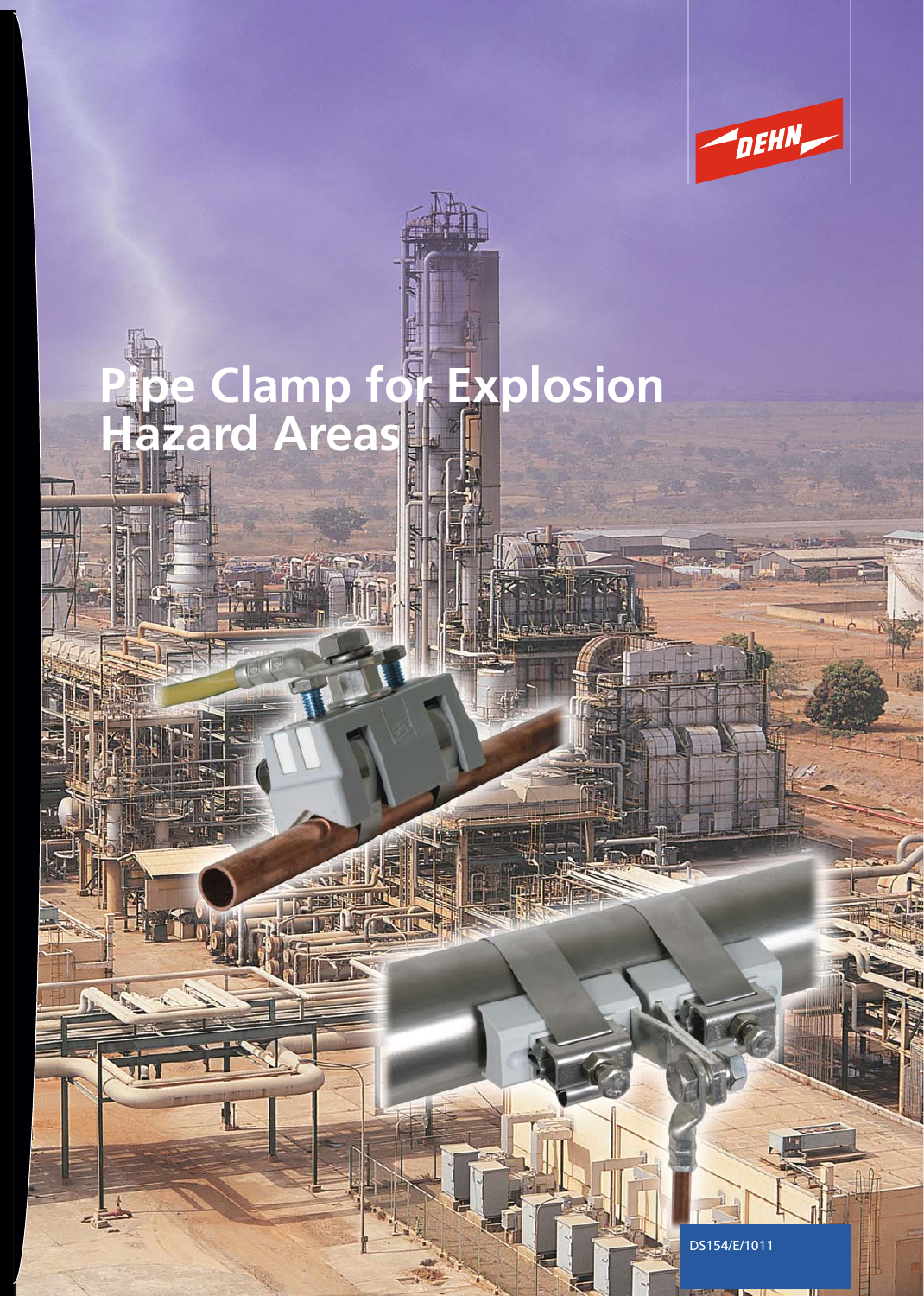Usually both equipotential bonding and lightning equipotential bonding connections in areas with potentially explosive atmospheres are welded or carried out with threaded bushings, such as

- welded-on lugs,
- bolts *or*
- tapped bores in the flanges for inserting  $\bullet$ the screws.

These conventional techniques have great disadvantages. Whole systems or at least system sections have to be put out of operation, for example; during welding or drilling work – unacceptable in most circumstances.

Clamp connections, however, are only permitted if testing has proved an absence of any ignition sparks in case of lightning currents and if suitable measures are taken to ensure the reliability of the connection.

Figure 1 shows the impulse current loading of a conventional pipe clamp and the resulting sparking at the transitions. The figure reveals that usual pipe clamps do not meet the claims for non-sparking.



**Figure 1**

# **DEHN + SÖHNE has met this challenge and provides evidence of no ignition sparks at lightning current loading of pipe clamps.**

By trying and testing in accordance with EN 50164-1 (VDE 0185-201): "Lightning Protection Components (LPC) - Part 1: Requirements for connection components", in an explosion-hazard atmosphere non-sparking of the test sample at lightning current loads was proved.

Figure 3 shows the used test arrangement.

Prior to the actual impulse current loading, the test samples are subjected to an artificial ageing according to EN 50164-1 (VDE 0185-201). During three days the specimen are exposed to a salty fog and then for seven days to a sulphurous atmosphere. The resulting corrosion is shown in Figure 2. The artificially aged test samples are enclosed with a hermetically sealed plastic bag. A hydrogen test mixture generated in a gas processing plant is fed into the plastic bag, providing the explosive atmosphere. The test gas used meets the requirements for explosion group II B according to EN 60079-11 (e.g. ethylene). After this intensive preparation every specimen is tested three times with the impulse current load for requirement class N (50 kA 10/350  $\mu$ ), for example, in accordance with EN 50164-1 (VDE 0185-201). The special design of the spring supported contacts allows for a non-sparking electrical contacting in case of different pipe diameters.

**Figure 2** Test sample after artificial ageing according to EN 50164-1 (VDE 0185-201)



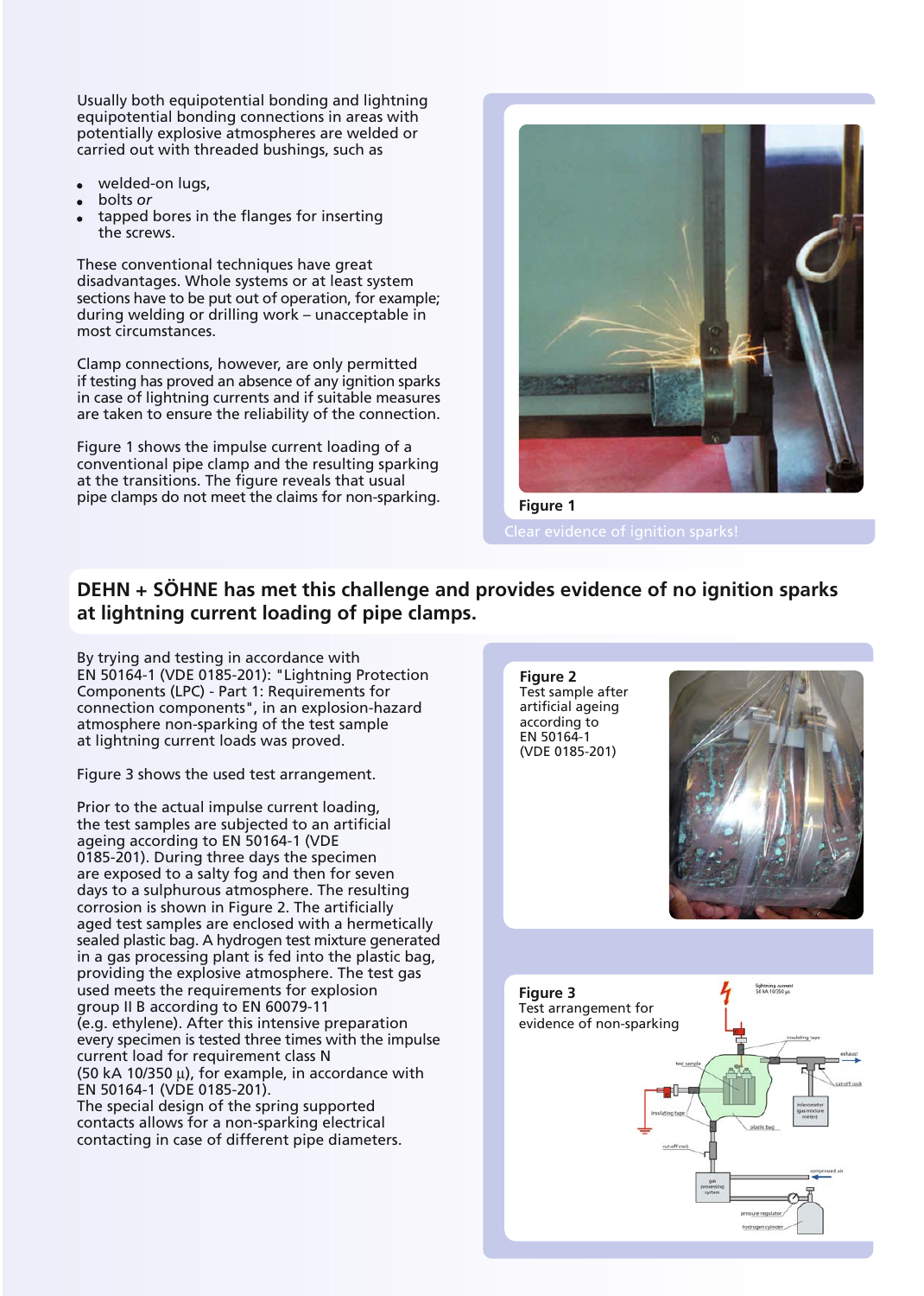







**Ex-BRS 90** Part No. 540 801 Clamping range ø 26.9 (3/4") - 88.9 mm (3") **Ex-BRS 500** Part No. 540 805 Clamping range ø 300 - 500 mm



## **The design of (this novel) Ex pipe clamps (Ex-BandRohrSchellen – Ex-BRS) allows for**

- 1. A **safe electrical contact** by one **contact piece** in case of Ex-BRS 27 or two **contact clips** in case of e.g. Ex-BRS 90 *and*
- 2. a **mechanical fixing** by means of **an electrically isolated clamp body**.

The pipe clamp is fixed mechanically by two tensioning straps which are electrically isolated from the contact clip by the clamp body manufactures from polyamide (plastic). The tensioning straps are only necessary for the mechanical fixing of the pipe clamp and do not carry current.

Variations of the material due to changing temperatures will be compensated by the plate spring in the clamp body of the Ex pipe clamp and the applied pressure ensures a permanent, non-sparking contact. As required for explosion-risk areas all mechanical and electrical connections are self-locking.

The Ex pipe clamp is available for clamping ranges of ø 6 to 26.9 mm (3/4"), ø 26.9 (3/4'') to 88.9 mm (3"), ø 88.9 (3") bis 300 mm, von ø 300 bis 500 mm and in connection with a separate clamp body with an endless tensioning strap. Different pipe diameters from 3/4" to 500 mm can be connected with this model.

#### **Possibilities of connection to the equipotential bonding system or directly to the earthtermination system:**

The **Ex-BRS 27** pipe clamp is connected with a cable lug according to DIN 46235 (made of tin-plated E-Cu) in combination with

- a stranded copper conductor with a cross section of 16 to 35 mm2 (e.g. for cross section 16 mm2 cable lug **Klauke Part No. 103R8)** *or*
- a round conductor out of aluminium, copper,  $\bullet$ galvanised steel (St/tZn) or StSt (V2A / V4A) diameter 8 mm (cross section 50 mm2) cable lug **Klauke Part No. 106R8.**

The **Ex-BRS 90, Ex-BRS 300, Ex-BRS 500** type of pipe clamp and the **separate clamp body**, with a cable lug according to DIN 46235 (made of tin-plated E-Cu), allows for connection with

- stranded copper conductors min. cross section 16 mm2 (e.g. for cross section 16 mm2 cable lug **Klauke Part No. 103R10**) *or*
- round conductors made of either aluminium, copper, galvanised steel (St/tZn) and StSt (V2A / V4A) diameter 8 mm (cross section 50 mm2) cable lug **Klauke Part No. 106R10**